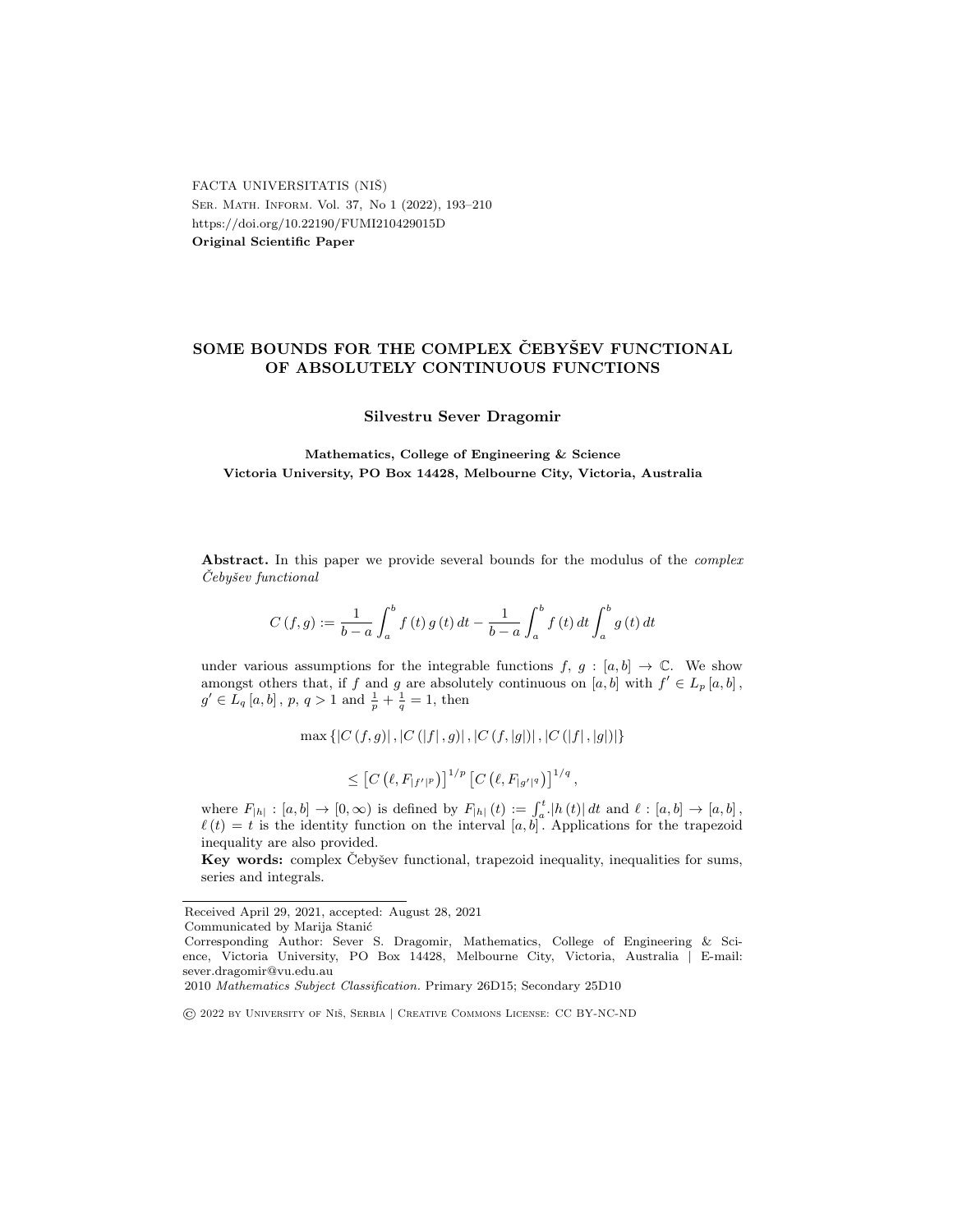### 1. Introduction

For Lebesgue integrable functions  $f, g : [a, b] \to \mathbb{C}$  we consider the *complex Cebysev* functional

$$
C(f,g) := \frac{1}{b-a} \int_{a}^{b} f(t) g(t) dt - \frac{1}{b-a} \int_{a}^{b} f(t) dt \frac{1}{b-a} \int_{a}^{b} g(t) dt.
$$

For two integrable real-valued functions  $f, g : [a, b] \to \mathbb{R}$ , in order to compare the integral mean of the product with the product of the integral means, in 1934, G. Grüss [14] showed that

(1.1) 
$$
|C(f,g)| \leq \frac{1}{4} (M-m) (N-n),
$$

provided  $m, M, n, N$  are real numbers with the property that

$$
(1.2) \qquad -\infty < m \le f \le M < \infty, \quad -\infty < n \le g \le N < \infty \quad \text{a.e. on } [a, b].
$$

The constant  $\frac{1}{4}$  is best possible in (1.1) in the sense that it cannot be replaced by a smaller one. For other results, see  $[4]$ ,  $[3]$ ,  $[16]$ ,  $[6]$  and  $[7]$ .

In order to extend this inequality for complex-valued functions we need the following preparations.

For  $\phi$ ,  $\Phi \in \mathbb{C}$  and  $[a, b]$  an interval of real numbers, define the sets of complexvalued functions (see [6], [8] and [13])

$$
\bar{U}_{[a,b]}(\phi,\Phi) := \left\{ g : [a,b] \to \mathbb{C} \middle| \text{ Re } \left[ \left( \Phi - g(t) \right) \left( \overline{g(t)} - \overline{\phi} \right) \right] \ge 0 \text{ for a.e. } t \in [a,b] \right\}
$$

and

$$
\bar{\Delta}_{[a,b]}\left(\phi,\Phi\right):=\left\{g:\left[a,b\right]\to\mathbb{C}|\,\left|g\left(t\right)-\frac{\phi+\Phi}{2}\right|\leq\frac{1}{2}\left|\Phi-\phi\right|\,\,\text{for a.e.}\,\,t\in\left[a,b\right]\right\}.
$$

For any  $\phi$ ,  $\Phi \in \mathbb{C}$ ,  $\phi \neq \Phi$ , we have that  $\overline{U}_{[a,b]}(\phi, \Phi)$  and  $\overline{\Delta}_{[a,b]}(\phi, \Phi)$  are nonempty, convex and closed sets and

(1.3) 
$$
\bar{U}_{[a,b]}(\phi,\Phi) = \bar{\Delta}_{[a,b]}(\phi,\Phi).
$$

We observe that for any  $z \in \mathbb{C}$  we have the equivalence

$$
\left|z - \frac{\phi + \Phi}{2}\right| \le \frac{1}{2} |\Phi - \phi|
$$

if and only if

$$
\operatorname{Re}\left[\left(\Phi-z\right)\left(\bar{z}-\overline{\phi}\right)\right]\geq 0.
$$

This follows by the equality

$$
\frac{1}{4} |\Phi - \phi|^2 - \left| z - \frac{\phi + \Phi}{2} \right|^2 = \text{Re} \left[ (\Phi - z) \left( \bar{z} - \overline{\phi} \right) \right]
$$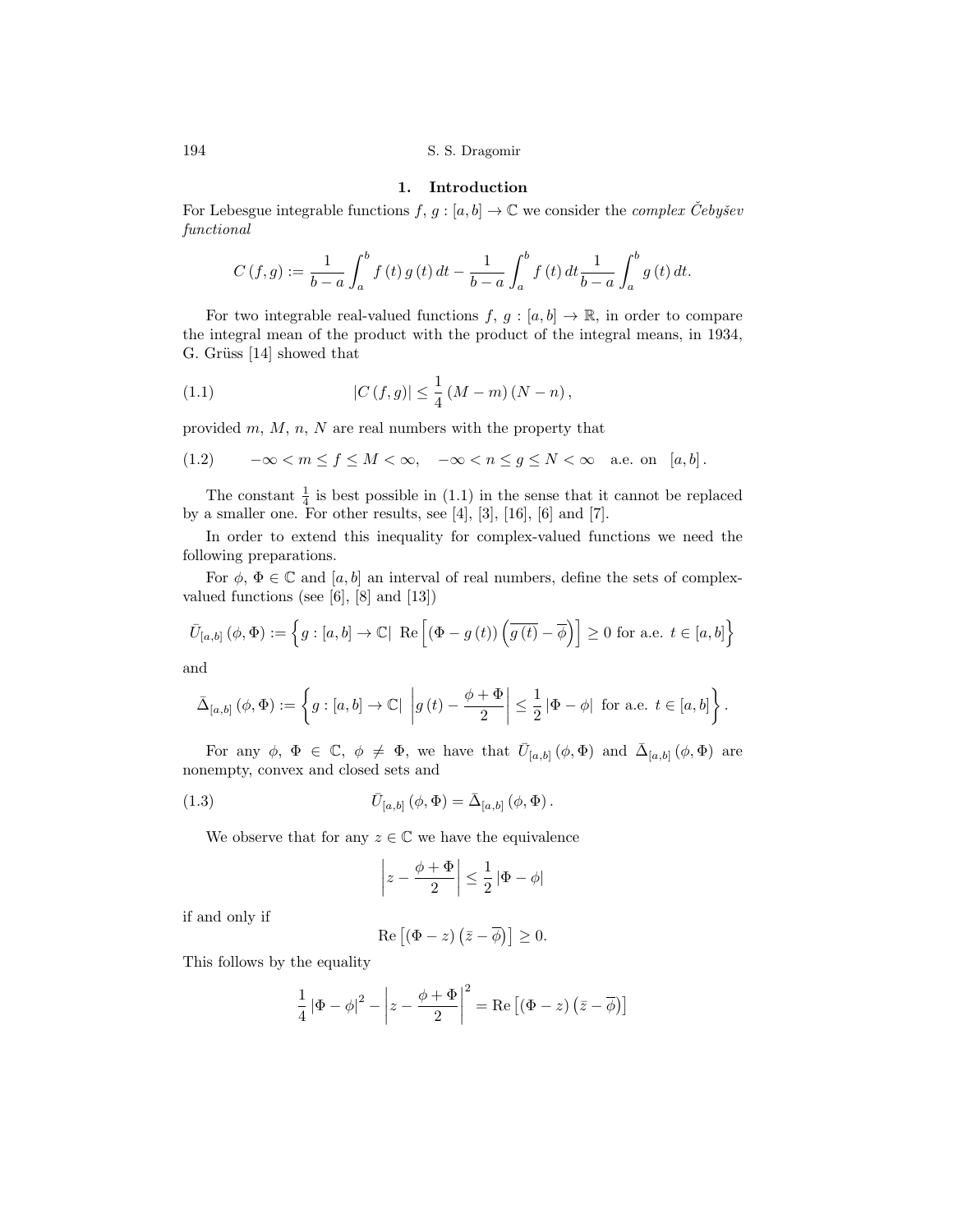that holds for any  $z \in \mathbb{C}$ .

The equality (1.3) is thus a simple consequence of this fact.

For any  $\phi$ ,  $\Phi \in \mathbb{C}$ ,  $\phi \neq \Phi$ , we also have that

(1.4) 
$$
\overline{U}_{[a,b]}(\phi, \Phi) = \{g : [a, b] \to \mathbb{C} \mid (\text{Re } \Phi - \text{Re } g(t)) (\text{Re } g(t) - \text{Re } \phi) + (\text{Im } \Phi - \text{Im } g(t)) (\text{Im } g(t) - \text{Im } \phi) \ge 0 \text{ for a.e. } t \in [a, b] \}.
$$

Now, if we assume that  $\text{Re}(\Phi) \geq \text{Re}(\phi)$  and  $\text{Im}(\Phi) \geq \text{Im}(\phi)$ , then we can define the following set of functions as well:

(1.5) 
$$
\bar{S}_{[a,b]}(\phi, \Phi) := \{g : [a, b] \to \mathbb{C} \mid \text{Re}(\Phi) \ge \text{Re} g(t) \ge \text{Re}(\phi) \}
$$

and Im 
$$
(\Phi) \geq Im g(t) \geq Im (\phi)
$$
 for a.e.  $t \in [a, b]$ .

One can easily observe that  $\bar{S}_{[a,b]}(\phi,\Phi)$  is closed, convex and

(1.6) 
$$
\emptyset \neq \bar{S}_{[a,b]}(\phi,\Phi) \subseteq \bar{U}_{[a,b]}(\phi,\Phi).
$$

This fact provides also numerous example of complex functions belonging to the class  $\bar{\Delta}_{[a,b]}(\phi,\Phi)$ .

In  $[6]$  we obtained the following complex version of Grüss' inequality:

(1.7) 
$$
|C(f,\overline{g})| \leq \frac{1}{4} |\Phi - \phi| |\Psi - \psi|
$$

provided  $f \in \bar{\Delta}_{[a,b]}(\phi, \Phi)$  and  $g \in \bar{\Delta}_{[a,b]}(\psi, \Psi)$ , where  $\bar{g}$  denotes the complex conjugate function of g.

We denote the variance of the complex-valued function  $f : [a, b] \to \mathbb{C}$  by  $D(f)$ and defined as

$$
D(f) = [C(f,\bar{f})]^{1/2} = \left[\frac{1}{b-a}\int_a^b |f(t)|^2 dt - \left|\frac{1}{b-a}\int_a^b f(t) dt\right|^2\right]^{1/2},
$$

where  $\bar{f}$  denotes the complex conjugate function of f.

If we apply the inequality (1.7) for  $g = f$ , then we get

(1.8) 
$$
D(f) \leq \frac{1}{2} |\Phi - \phi|.
$$

We observe that, if  $g \in \bar{\Delta}_{[a,b]}(\psi, \Psi)$ , then  $|g(t) - \frac{\psi + \Psi}{2}| \leq \frac{1}{2} |\Psi - \psi|$  for a.e.  $t \in$  $[a, b]$  that is equivalent to  $\left| \overline{g(t)} - \frac{\overline{\psi} + \overline{\psi}}{2} \right| \leq \frac{1}{2} \left| \overline{\Psi} - \overline{\psi} \right|$  meaning that  $\overline{g} \in \overline{\Delta}_{[a, b]} (\overline{\psi}, \overline{\Psi})$ and by 1.7, for  $\overline{g}$  instead of  $g$  we also have

(1.9) 
$$
|C(f,g)| \leq \frac{1}{4} |\Phi - \phi| |\Psi - \psi|
$$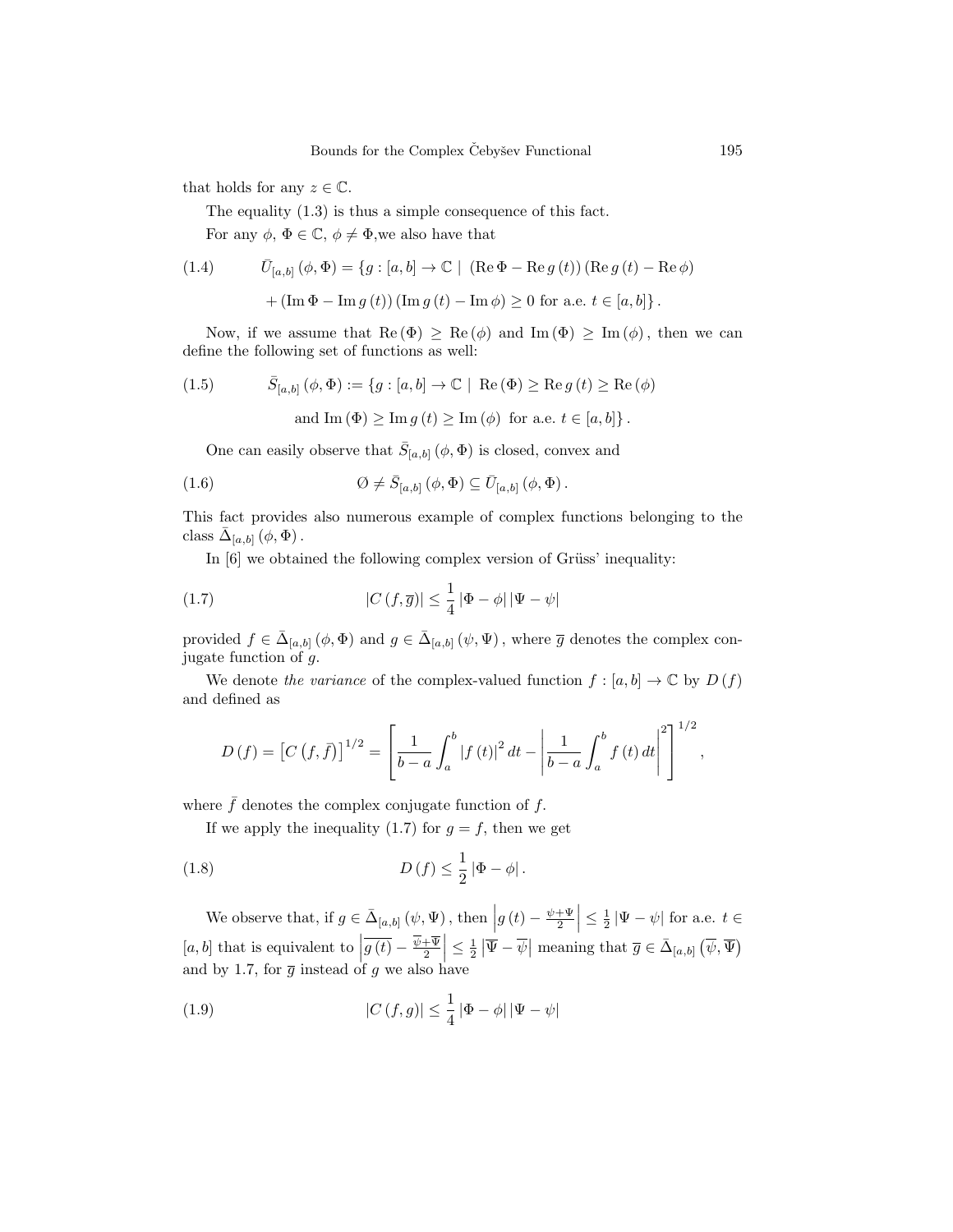provided  $f \in \bar{\Delta}_{[a,b]} (\phi, \Phi)$  and  $g \in \bar{\Delta}_{[a,b]} (\psi, \Psi)$ .

We can also consider the following quantity associated with a complex-valued function  $f : [a, b] \to \mathbb{C}$ ,

$$
E(f) := |C(f, f)|^{1/2} = \left| \frac{1}{b-a} \int_a^b f^2(t) dt - \left( \frac{1}{b-a} \int_a^b f(t) dt \right)^2 \right|^{1/2}.
$$

By using (1.9) we also have

(1.10) 
$$
E(f) \leq \frac{1}{2} |\Phi - \phi|.
$$

For an integrable function  $f : [a, b] \to \mathbb{C}$ , consider the mean deviation of f defined by

$$
R(f) := \frac{1}{b-a} \int_{a}^{b} \left| f(t) - \frac{1}{b-a} \int_{a}^{b} f(s) \, ds \right| dt.
$$

The following result holds (see [11] or the more extensive preprint version [10]).

**Theorem 1.1.** Let  $f : [a, b] \to \mathbb{C}$  be of bounded variation on  $[a, b]$  and  $g : [a, b] \to$  $\mathbb C$  a Lebesgue integrable function on  $[a, b]$ . Then

(1.11) 
$$
|C(f,g)| \leq \frac{1}{2} \bigvee_{a}^{b} (f) R(g) \leq \frac{1}{2} \bigvee_{a}^{b} (f) D(g),
$$

where  $\bigvee^b$ a (f) denotes the total variation of f on the interval  $[a, b]$ . The constant  $\frac{1}{2}$ is best possible in (1.11).

**Corollary 1.1.** If  $f, g : [a, b] \to \mathbb{C}$  are of bounded variation on  $[a, b]$ , then

(1.12) 
$$
|C(f,g)| \leq \frac{1}{2} \bigvee_{a}^{b}(f) R(g) \leq \frac{1}{2} \bigvee_{a}^{b}(f) D(g) \leq \frac{1}{4} \bigvee_{a}^{b}(f) \bigvee_{a}^{b}(g).
$$

The constant  $\frac{1}{4}$  is best possible in (1.12).

We also have

(1.13) 
$$
D(f) \leq \frac{1}{2} \bigvee_{a}^{b} (f),
$$

and the constant  $\frac{1}{2}$  is best possible in (1.13).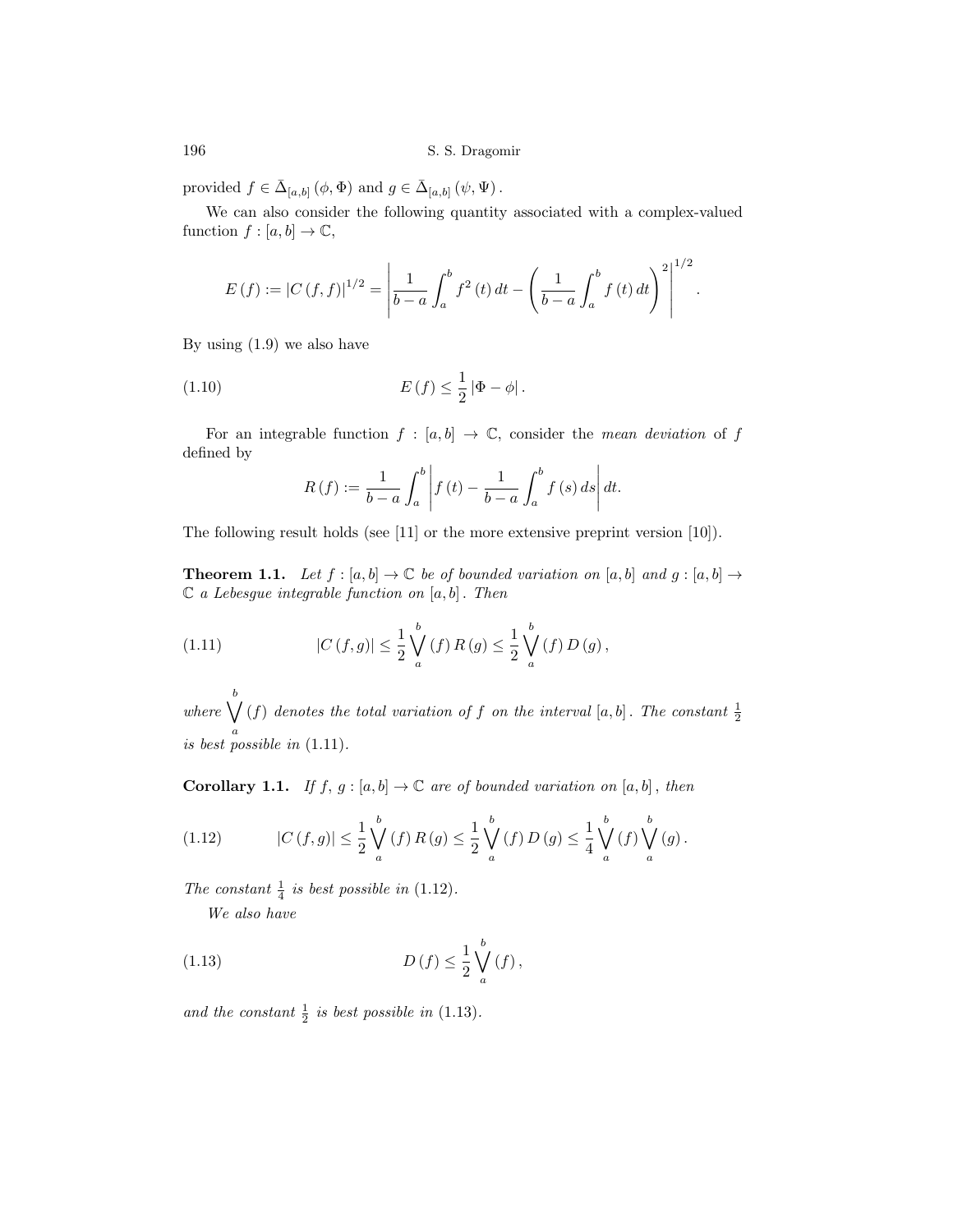Utilising the above results we can state, for a function of bounded variation  $f : [a, b] \to \mathbb{C}$ , that

(1.14) 
$$
E^{2}(f) \leq \frac{1}{2} \bigvee_{a}^{b}(f) R(f) \leq \frac{1}{2} \bigvee_{a}^{b}(f) D(f) \leq \frac{1}{4} \left[ \bigvee_{a}^{b}(f) \right]^{2}.
$$

In the recent paper [12] we obtained the following result that extends to complex functions the inequalities obtained in [1]

**Theorem 1.2.** Let  $f, g : [a, b] \to \mathbb{C}$  be measurable on  $[a, b]$ . Then

$$
(1.15) \quad |C(f,g)| \leq \begin{cases} \inf_{\gamma \in \mathbb{C}} \|g - \gamma\|_{\infty} R(f) & \text{if } g \in L_{\infty}[a,b] \text{ and } f \in L[a,b],\\ \frac{1}{(b-a)^{1/q}} \inf_{\gamma \in \mathbb{C}} \|g - \gamma\|_{q} R_{p}(f), & g \in L_{q}[a,b], \ f \in L_{p}[a,b],\\ \text{and } p, q > 1 \text{ with } \frac{1}{p} + \frac{1}{q} = 1,\\ \frac{1}{b-a} \inf_{\gamma \in \mathbb{C}} \|g - \gamma\|_{1} R_{\infty}(f) & \text{if } g \in L[a,b] \text{ and } f \in L_{\infty}[a,b]. \end{cases}
$$

An important corollary of this result is:

**Corollary 1.2.** Assume that  $g : [a, b] \to \mathbb{C}$  is measurable on  $[a, b]$  and  $g \in \bar{\Delta}_{[a, b]} (\psi, \Psi)$ for some distinct complex numbers  $\psi$ ,  $\Psi$ . Then

(1.16) 
$$
|C(f,g)| \leq \frac{1}{2} |\Psi - \psi| R(f)
$$

if  $f \in L[a, b]$ .

In particular, we have

(1.17) 
$$
D^{2}(g) \leq \frac{1}{2} |\Psi - \psi| R(g).
$$

This generalizes the following result obtained by Cheng and Sun [5] by a more complicated technique

(1.18) 
$$
|C(f,g)| \leq \frac{1}{2} (M-m) R(f),
$$

provided  $m \leq g \leq M$  for a.e.  $x \in [a, b]$ . The constant  $\frac{1}{2}$  is best in (1.18) as shown by Cerone and Dragomir in [2] where a general version for Lebesgue integral and measurable spaces was also given.

Motivated by the above results, in this paper we establish other bounds for the absolute value of the Čebyšev functional when the complex-valued functions are absolutely continuous. Applications for the trapezoid type inequalities are also provided.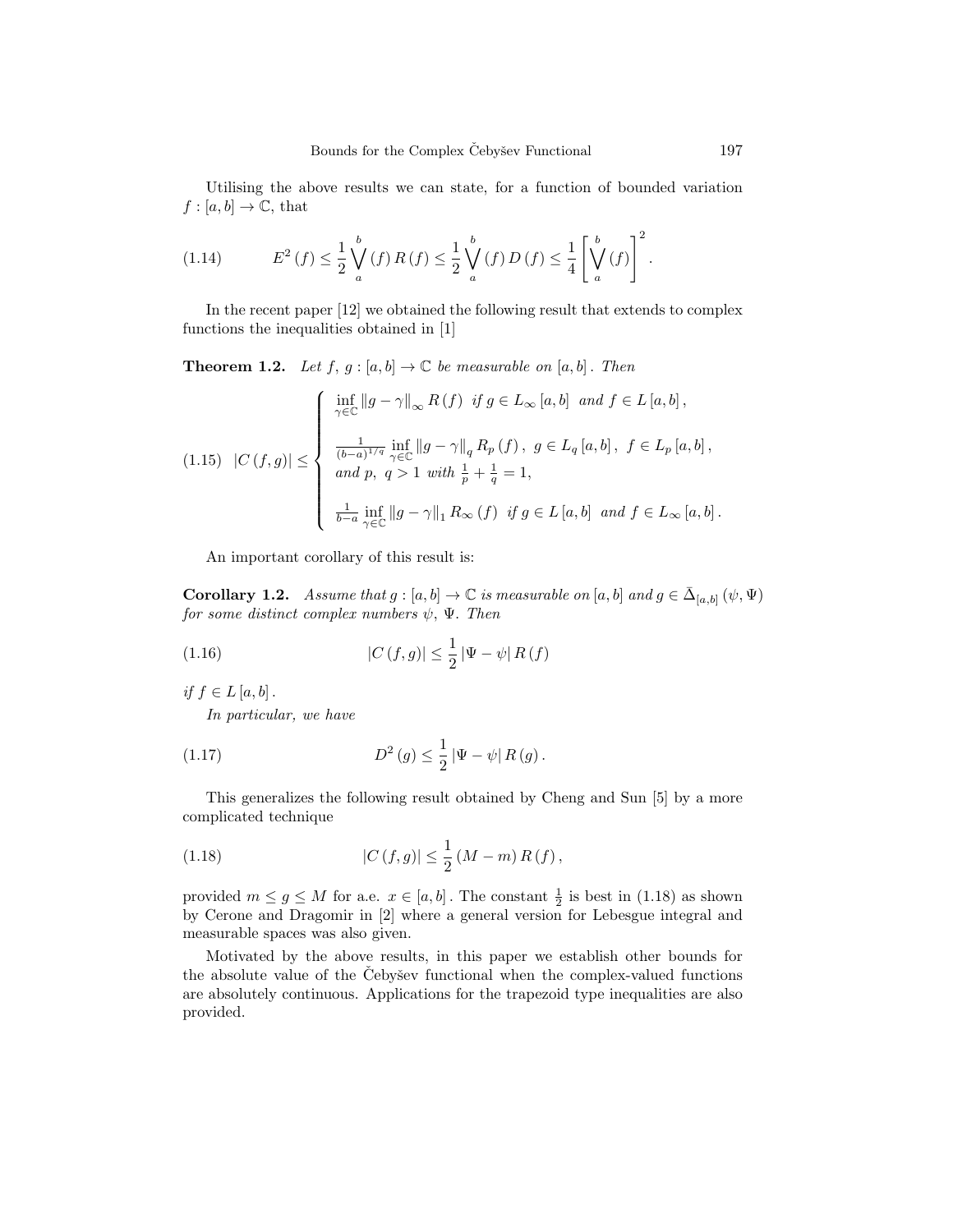### 2. Main Results

For an absolutely continuous function  $f : [a, b] \to \mathbb{C}$  we define the function  $F_{|f'|}$ :  $[a, b] \to [0, \infty), F_{|f'|}(x) := \int_a^x |f'(t)| dt$ . We observe that  $F_{|f'|}$  is monotonic nondecreasing and absolutely continuous on  $[a, b]$  and  $F'_{|f'|}(x) = |f'(x)|$  for a.e.  $x \in [a, b]$ . We also have the bounds

$$
0 \leq F_{|f'|}(x) \leq ||f'||_{[a,b],1}
$$
 for any  $x \in [a,b]$ 

where  $\lVert \cdot \rVert_{[a,b],1}$  is the Lebesgue norm

$$
||h||_{[a,b],1} := \int_a^b |h(t)| dt, \text{ if } h \in L_1[a,b].
$$

We have the following inequality for the complex Cebysev functional that extends naturally the real case:

**Theorem 2.1.** Assume that  $g : [a, b] \to \mathbb{C}$  is absolutely continuous on  $[a, b]$ . (i) If  $f : [a, b] \to \mathbb{C}$  is absolutely continuous on  $[a, b]$ , then

(2.1) 
$$
\max\{|C(f,g)|, |C(|f|,g)|, |C(f,|g|)|, |C(|f|,|g|)|\} \leq C(F_{|f'|}, F_{|g'|});
$$

(ii) If  $f : [a, b] \to \mathbb{C}$  is Lipschitzian with the constant  $L > 0$  on  $[a, b]$ , i.e.

$$
|f(t) - f(s)| \le L |t - s| \text{ for any } t, s \in [a, b]
$$

then

(2.2) 
$$
\max\{|C(f,g)|, |C(|f|,g)|, |C(f,|g|)|, |C(|f|,|g|)|\} \le LC(\ell, F_{|g'|}),
$$

where  $\ell : [a, b] \to [a, b]$ ,  $\ell(t) = t$  is the identity function on the interval  $[a, b]$ ; (iii) If  $f : [a, b] \to \mathbb{R}$  is monotonic nondecreasing on  $[a, b]$ , then

(2.3) 
$$
\max\{|C(f,g)|, |C(|f|,g)|, |C(f,|g|)|, |C(|f|,|g|)|\} \leq C(f, F_{|g'|}).
$$

Proof. As in the real case, we have Korkine's identity

$$
C(f,g) := \frac{1}{2(b-a)^2} \int_a^b \int_a^b (f(t) - f(s)) (g(t) - g(s)) dt ds,
$$

that can be proved directly by doing the calculations in the right hand side.

By the properties of modulus, we have

$$
|(f(t) - f(s)) (g(t) - g(s))| = |f(t) - f(s)| |g(t) - g(s)|
$$
  
\n
$$
\geq \begin{cases} |(|f(t)| - |f(s)|) (g(t) - g(s))|, \\ |(f(t) - f(s)) (|g(t)| - |g(s)|)|, \\ |(|f(t)| - |f(s)|) (|g(t)| - |g(s)|)| \end{cases}
$$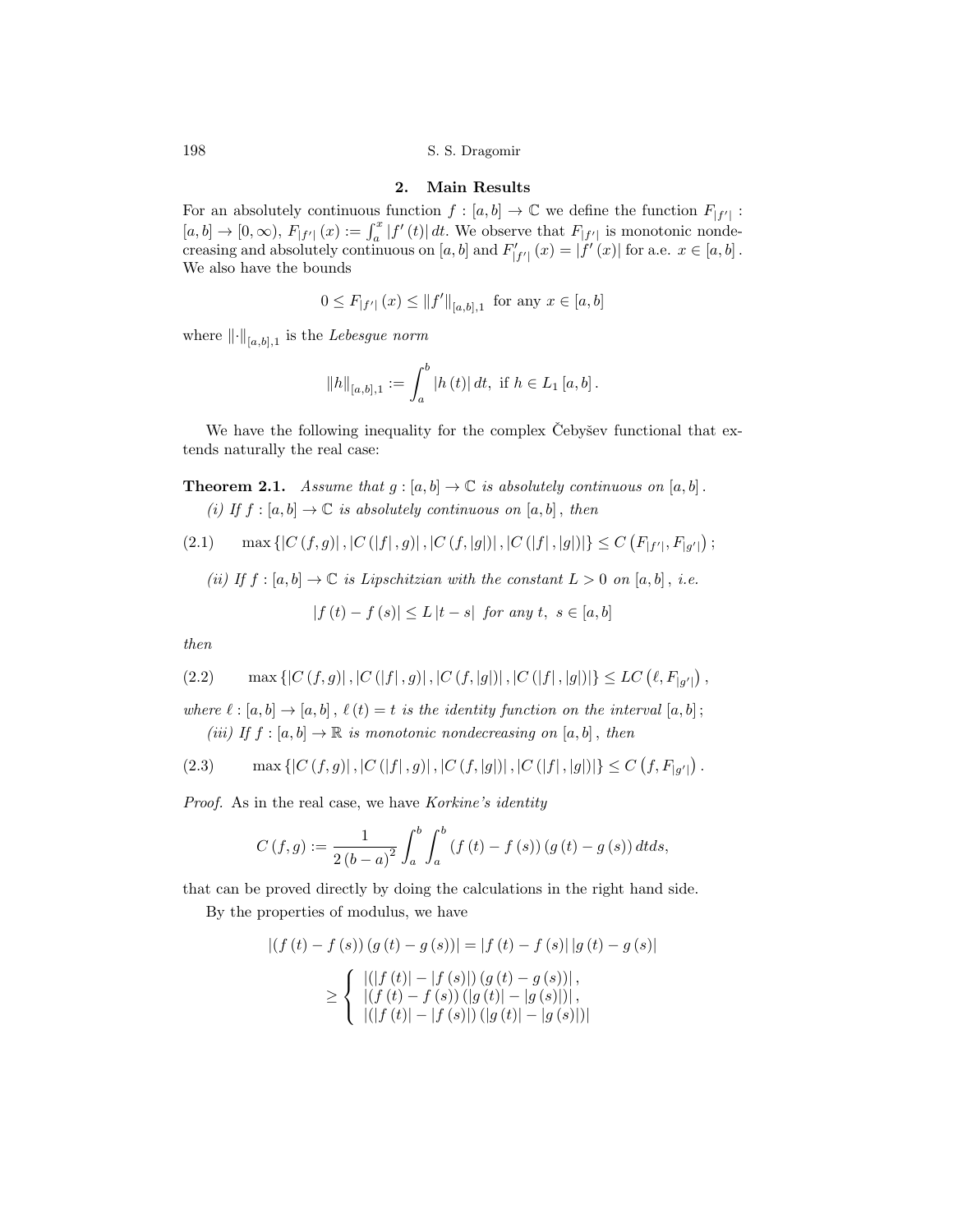for any  $t, s \in [a, b]$ .

Using the properties of the integral versus the modulus, we also have

$$
(2.4) \qquad \frac{1}{2(b-a)^2} \int_a^b \int_a^b |f(t) - f(s)| |g(t) - g(s)| dt ds
$$
\n
$$
\geq \frac{1}{2(b-a)^2} \begin{cases} \int_a^b \int_a^b |(f(t) - f(s)) (g(t) - g(s))| dt ds, \\ \int_a^b \int_a^b |(|f(t)| - |f(s)|) (g(t) - g(s))| dt ds, \\ \int_a^b \int_a^b |(|f(t) - f(s)|) (|g(t)| - |g(s)|) dt ds, \\ \int_a^b \int_a^b |(|f(t)| - |f(s)|) (|g(t)| - |g(s)|) dt ds, \end{cases}
$$
\n
$$
\geq \frac{1}{2(b-a)^2} \begin{cases} \int_a^b \int_a^b (f(t) - f(s)) (g(t) - g(s)) dt ds \\ \int_a^b \int_a^b (|f(t)| - |f(s)|) (g(t) - g(s)) dt ds \Big|, \\ \int_a^b \int_a^b (|f(t) - f(s)|) (|g(t) - g(s)|) dt ds \Big|, \\ \int_a^b \int_a^b (|f(t) - f(s)|) (|g(t)| - |g(s)|) dt ds \Big|, \\ |C (|f|, |g|)|. \end{cases}
$$

(i) Now, since  $f, g : [a, b] \to \mathbb{C}$  are absolutely continuous on  $[a, b]$ , then for any  $t, s \in [a, b]$ 

$$
|f(t) - f(s)| |g(t) - g(s)| = \left| \int_{s}^{t} f'(u) du \right| \left| \int_{s}^{t} g'(u) du \right|
$$
  

$$
\leq \left| \int_{s}^{t} |f'(u)| du \right| \left| \int_{s}^{t} |g'(u)| du \right| = |F_{|f'|}(t) - F_{|f'|}(s)| |F_{|g'|}(t) - F_{|g'|}(s)|
$$
  

$$
= (F_{|f'|}(t) - F_{|f'|}(s)) (F_{|g'|}(t) - F_{|g'|}(s))
$$

since both functions  $F_{|f'|}$  and  $F_{|g'|}$  are monotonic nondecreasing on  $[a, b]$ .

Then

(2.5) 
$$
\frac{1}{2(b-a)^2} \int_a^b \int_a^b |f(t) - f(s)| |g(t) - g(s)| dt ds
$$

$$
\leq \frac{1}{2(b-a)^2} \int_a^b \int_a^b \left( F_{|f'|}(t) - F_{|f'|}(s) \right) \left( F_{|g'|}(t) - F_{|g'|}(s) \right) dt ds = C \left( F_{|f'|}, F_{|g'|} \right).
$$

If we use  $(2.4)$  and  $(2.5)$ , then we get  $(2.1)$ .

(ii) If  $f : [a, b] \to \mathbb{C}$  is Lipschitzian with the constant  $L > 0$  and  $g : [a, b] \to \mathbb{C}$  is absolutely continuous on  $[a, b]$ , then

(2.6) 
$$
\frac{1}{2(b-a)^2} \int_a^b \int_a^b |f(t) - f(s)| |g(t) - g(s)| dt ds
$$

$$
\leq \frac{1}{2(b-a)^2} L \int_a^b \int_a^b |t - s| |F_{|g'|}(t) - F_{|g'|}(s)| dt ds
$$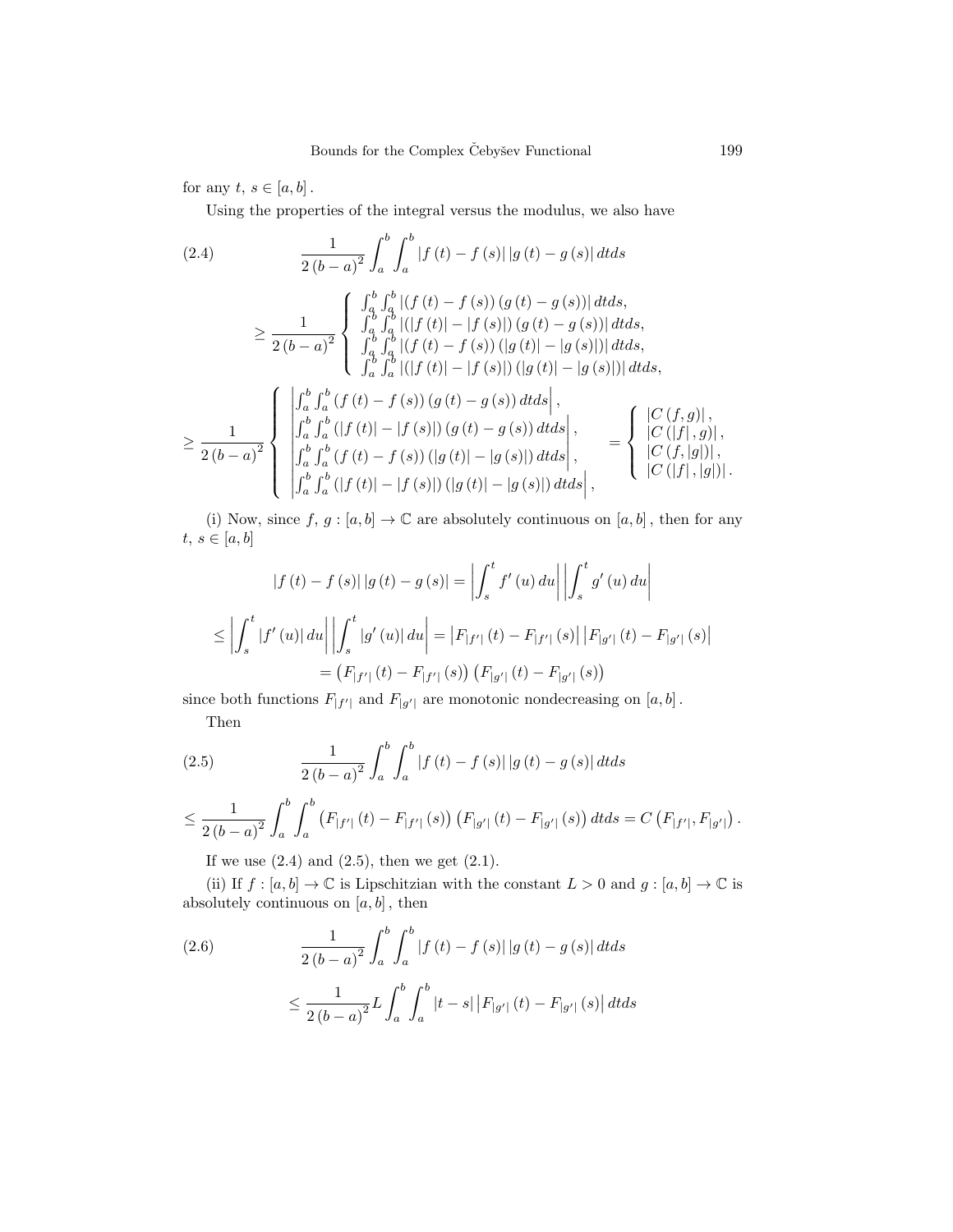.

.

$$
= \frac{1}{2(b-a)^{2}} L \int_{a}^{b} \int_{a}^{b} (t-s) (F_{|g'|}(t) - F_{|g'|}(s)) dt ds = LC (\ell, F_{|g'|})
$$

If we use  $(2.4)$  and  $(2.6)$ , then we get  $(2.2)$ .

(iii) If  $f : [a, b] \to \mathbb{R}$  is monotonic nondecreasing on  $[a, b]$  and  $g : [a, b] \to \mathbb{C}$  is absolutely continuous on  $[a, b]$ , then

(2.7)  
\n
$$
\frac{1}{2(b-a)^2} \int_a^b \int_a^b |f(t) - f(s)| |g(t) - g(s)| dt ds
$$
\n
$$
\leq \frac{1}{2(b-a)^2} \int_a^b \int_a^b |f(t) - f(s)| |F_{|g'|}(t) - F_{|g'|}(s)| dt ds
$$
\n
$$
= \frac{1}{2(b-a)^2} \int_a^b \int_a^b (f(t) - f(s)) (F_{|g'|}(t) - F_{|g'|}(s)) dt ds = C(f, F_{|g'|})
$$

If we use  $(2.4)$  and  $(2.7)$ , then we get  $(2.3)$ .  $\Box$ 

For an absolutely continuous function  $f : [a, b] \to \mathbb{C}$  we define the function  $F_{|f'|^p}$ :  $[a,b] \rightarrow [0,\infty), p \geq 1$  by  $F_{|f'|^p}(x) := \int_a^x |f'(t)|^p dt$ , where  $|f'|^p$  is integrable on  $[a, b]$ . We observe that  $F_{[f']^p}$  is monotonic nondecreasing and absolutely continuous on [a, b] and  $F'_{|f'|^p}(x) = |f'(x)|^p$  for a.e.  $x \in [a, b]$ . We also have the bounds

$$
0 \le F_{|f'|^p}(x) \le ||f'||^p_{[a,b],p}
$$
 for any  $x \in [a,b]$ 

where  $\lVert \cdot \rVert_{[a,b],p}$  is the Lebesgue norm

$$
||h||_{[a,b],p} := \left(\int_a^b |h(t)|^p dt\right)^{1/p}, \text{ if } h \in L_p[a,b].
$$

We have the following result:

**Theorem 2.2.** Assume that  $f, g : [a, b] \to \mathbb{C}$  are absolutely continuous on  $[a, b]$ . If p,  $q > 1$  with  $\frac{1}{p} + \frac{1}{q} = 1$  and  $f' \in L_p[a, b]$ ,  $g' \in L_q[a, b]$ , then

(2.8) 
$$
\max \{|C(f,g)|, |C(|f|,g)|, |C(f,|g|)|, |C(|f|,|g|)|\}
$$

$$
\leq [C(\ell, F_{|f'|^p})]^{1/p} [C(\ell, F_{|g'|^q})]^{1/q}.
$$

In particular, if  $f', g' \in L_2[a, b]$ , then

(2.9) 
$$
\max \left\{ |C(f,g)|^2, |C(|f|,g)|^2, |C(f,|g|)|^2, |C(|f|,|g|)|^2 \right\}
$$

$$
\leq C \left( \ell, F_{|f'|^2} \right) C \left( \ell, F_{|g'|^2} \right).
$$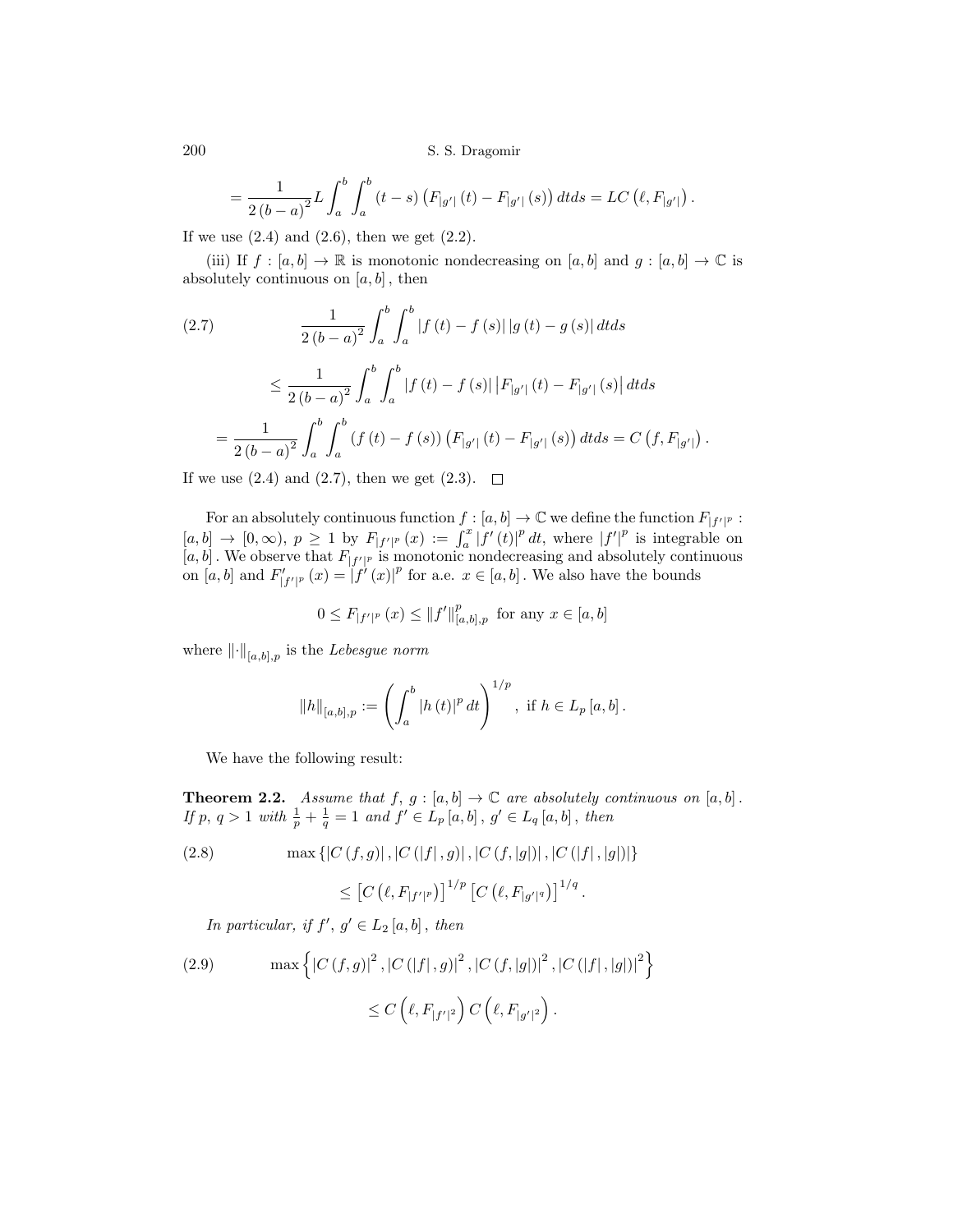*Proof.* Since f,  $g : [a, b] \to \mathbb{C}$  are absolutely continuous on  $[a, b]$ , then for any t,  $s \in [a, b]$  and by applying Hölder's integral inequality we have for  $p, q > 1$  with  $\frac{1}{p} + \frac{1}{q} = 1$  that

$$
|f(t) - f(s)||g(t) - g(s)| = \left| \int_{s}^{t} f'(u) du \right| \left| \int_{s}^{t} g'(u) du \right|
$$
  

$$
\leq |t - s|^{1/q} \left| \int_{s}^{t} |f'(u)|^{p} du \right|^{1/p} |t - s|^{1/p} \left| \int_{s}^{t} |g'(u)|^{q} du \right|^{1/q}.
$$

Then by Hölder's integral inequality we have for  $p, q > 1$  with  $\frac{1}{p} + \frac{1}{q} = 1$  that

$$
(2.10) \frac{1}{2(b-a)^2} \int_a^b \int_b^b |f(t) - f(s)| |g(t) - g(s)| dt ds
$$
  
\n
$$
\leq \frac{1}{2(b-a)^2} \int_a^b \int_a^b |t - s|^{1/p} \left| \int_s^t |f'(u)|^p du \right|^{1/p} |t - s|^{1/q} \left| \int_s^t |g'(u)|^q du \right|^{1/q} dt ds
$$
  
\n
$$
\leq \frac{1}{2(b-a)^2} \left[ \int_a^b \int_a^b (|t - s|^{1/p}| \int_s^t |f'(u)|^p du \right]^{1/p} dt ds \right]^{1/p}
$$
  
\n
$$
\times \left[ \int_a^b \int_a^b (|t - s|^{1/q}| \int_s^t |g'(u)|^q du \right]^{1/q} dt ds \right]^{1/q}
$$
  
\n
$$
= \frac{1}{2(b-a)^2} \left[ \int_a^b \int_a^b |t - s| \int_s^t |f'(u)|^p du \right] dt ds \right]^{1/p}
$$
  
\n
$$
\times \left[ \int_a^b \int_a^b |t - s| \int_s^t |g'(u)|^q du \right] dt ds \right]^{1/p}
$$
  
\n
$$
= \left[ \frac{1}{2(b-a)^2} \int_a^b \int_a^b |t - s| \int_s^t |f'(u)|^p du \right] dt ds \right]^{1/p}
$$
  
\n
$$
\times \left[ \frac{1}{2(b-a)^2} \int_a^b \int_a^b |t - s| \int_s^t |f'(u)|^p du \right] dt ds \right]^{1/q}
$$
  
\n
$$
\times \left[ \frac{1}{2(b-a)^2} \int_a^b \int_a^b |t - s| \int_s^t |g'(u)|^q du \right] dt ds \right]^{1/q}.
$$

Now, observe that

$$
\frac{1}{2(b-a)^{2}} \int_{a}^{b} \int_{a}^{b} |t-s| \left| \int_{s}^{t} |f'(u)|^{p} du \right| dt ds
$$

$$
= \frac{1}{2(b-a)^{2}} \int_{a}^{b} \int_{a}^{b} |t-s| \left| F_{|f'|^{p}}(t) - F_{|f'|^{p}}(s) \right| dt ds
$$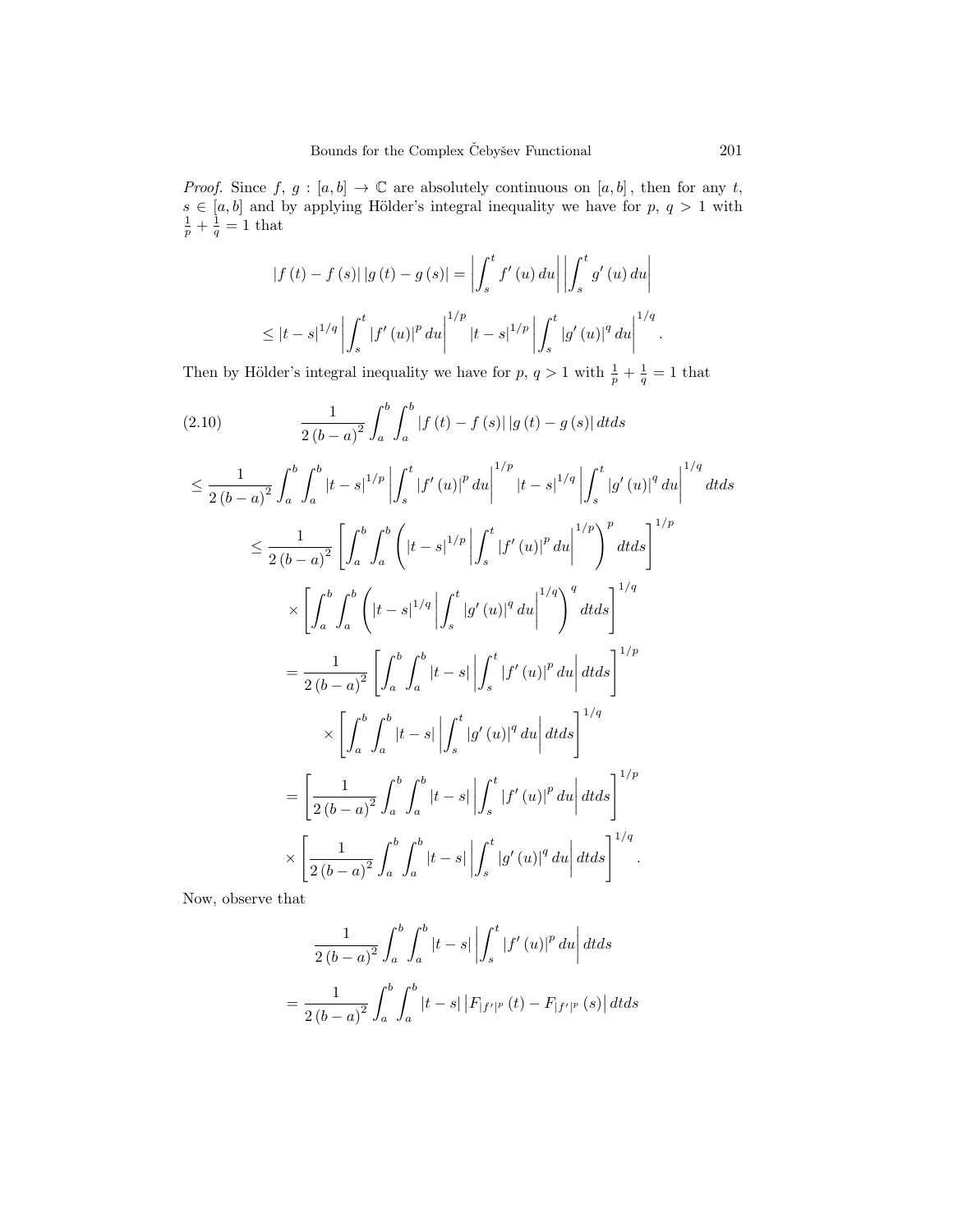$$
= \frac{1}{2(b-a)^2} \int_a^b \int_a^b (t-s) (F_{|f'|^p}(t) - F_{|f'|^p}(s)) dt ds = C (\ell, F_{|f'|^p})
$$

since  $F_{|f|^p}$  is monotonic nondecreasing on  $[a, b]$ .

In a similar way, we have

$$
\frac{1}{2(b-a)^2} \int_a^b \int_a^b |t-s| \left| \int_s^t |g'(u)|^q du \right| dt ds = C \left( \ell, F_{|g'|^q} \right).
$$

By using (2.10) we deduce  $(2.11)$ 

$$
\frac{1}{2(b-a)^2} \int_a^b \int_a^b |f(t) - f(s)| |g(t) - g(s)| dt ds \leq [C (\ell, F_{|f'|^p})]^{1/p} [C (\ell, F_{|g'|^q})]^{1/q},
$$

that is of interest in itself.

By using  $(2.4)$  and  $(2.11)$  we deduce the desired result  $(2.8)$ .  $\Box$ 

**Corollary 2.1.** Assume that  $f, g : [a, b] \to \mathbb{C}$  are absolutely continuous on  $[a, b]$ . If p,  $q > 1$  with  $\frac{1}{p} + \frac{1}{q} = 1$  and  $f' \in L_p[a, b]$ ,  $g' \in L_q[a, b]$ , then

(2.12) 
$$
\max \{|C(f,g)|, |C(|f|,g)|, |C(f,|g|)|, |C(|f|,|g|)|\}
$$

$$
\leq \frac{1}{2(b-a)} \left[ \int_{a}^{b} (t-a) (b-t) |f'(t)|^{p} dt \right]^{1/p} \left[ \int_{a}^{b} (t-a) (b-t) |g'(t)|^{q} dt \right]^{1/q}.
$$

In particular, if  $f', g' \in L_2[a, b]$ , then

(2.13) 
$$
\max \left\{ |C(f,g)|^2, |C(|f|,g)|^2, |C(f,|g|)|^2, |C(|f|,|g|)|^2 \right\}
$$

$$
\leq \frac{1}{4(b-a)^2} \int_a^b (t-a)(b-t) |f'(t)|^2 dt \int_a^b (t-a)(b-t) |g'(t)|^2 dt.
$$

*Proof.* If  $h : [a, b] \to \mathbb{C}$  is a function of bounded variation, since the function  $u(t) :=$  $(t - a) (b - t)$  is continuous, then the Stieltjes integral  $\int_a^b (t - a) (b - t) dh(t)$  exists and integrating by parts, we have

$$
\int_{a}^{b} (t-a) (b-t) dh (t) = 2 \int_{a}^{b} \left( t - \frac{a+b}{2} \right) h (t) dt = 2 (b-a) C (\ell, h)
$$

giving the identity of interest for complex valued functions, see also [3] for the real case,

$$
C(\ell, h) = \frac{1}{2(b-a)} \int_{a}^{b} (t-a) (b-t) dh(t).
$$

By (2.8) we then obtain

$$
\max \left\{ |C(f,g)|, |C(|f|,g)|, |C(f,|g|)|, |C(|f|,|g|)| \right\}
$$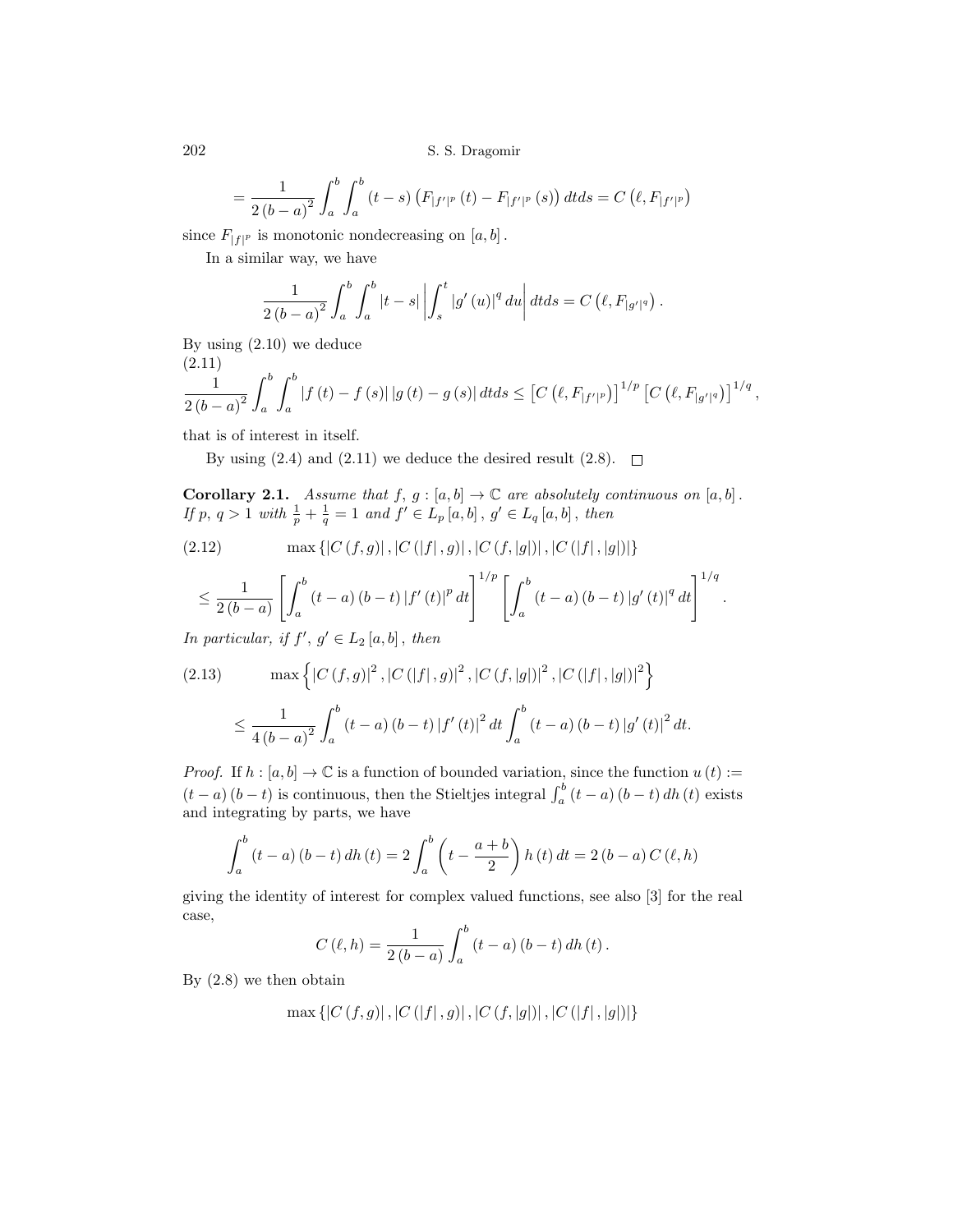Bounds for the Complex Čebyšev Functional  $203$ 

$$
\leq \left[\frac{1}{2(b-a)} \int_{a}^{b} (t-a) (b-t) |f'(t)|^{p} dt\right]^{1/p} \left[\frac{1}{2(b-a)} \int_{a}^{b} (t-a) (b-t) |g'(t)|^{q} dt\right]^{1/q}
$$

$$
= \frac{1}{2(b-a)} \left[\int_{a}^{b} (t-a) (b-t) |f'(t)|^{p} dt\right]^{1/p} \left[\int_{a}^{b} (t-a) (b-t) |g'(t)|^{q} dt\right]^{1/q},
$$

which proves  $(2.12)$ .  $\Box$ 

Remark 2.1. The inequality

$$
|C(f,g)|^{2} \leq \frac{1}{4(b-a)^{2}} \int_{a}^{b} (t-a)(b-t) |f'(t)|^{2} dt \int_{a}^{b} (t-a)(b-t) |g'(t)|^{2} dt
$$

was proved for real-valued functions in [3].

# 3. Some Examples

If we use Grüss' inequality (1.1) for the functions  $F_{|f'|}$  and  $F_{|g'|}$ , we have

(3.1) 
$$
|C(F_{|f'|}, F_{|g'|})| \leq \frac{1}{4} ||f'||_{[a,b],1} ||g'||_{[a,b],1}
$$

for any  $f,\,g:[a,b]\rightarrow\mathbb{C}$  absolutely continuous functions on  $[a,b]$  .

Using the inequality (2.1), we deduce

$$
(3.2) \max \left\{ |C(f,g)|, |C(|f|,g)|, |C(f,|g|)|, |C(|f|,|g|)| \right\} \le \frac{1}{4} ||f'||_{[a,b],1} ||g'||_{[a,b],1}
$$

for any  $f, g : [a, b] \to \mathbb{C}$  absolutely continuous functions on  $[a, b]$ .

If we use the inequality (1.12) for the functions  $F_{|f'|}$  and  $F_{|g'|}$  we have

(3.3) 
$$
\left|C\left(F_{|f'|}, F_{|g'|}\right)\right| \leq \frac{1}{2} \left\|f'\right\|_{[a,b],1} R\left(F_{|g'|}\right)
$$

$$
\leq \frac{1}{2} \left\|f'\right\|_{[a,b],1} D\left(F_{|g'|}\right) \leq \frac{1}{4} \left\|f'\right\|_{[a,b],1} \left\|g'\right\|_{[a,b],1},
$$

where

$$
R(F_{|g'|}) = \frac{1}{b-a} \int_{a}^{b} \left| F_{|g'|}(t) - \frac{1}{b-a} \int_{a}^{b} F_{|g'|}(s) \, ds \right| dt
$$

and

$$
D\left(F_{|g'|}\right) = \frac{1}{b-a} \int_a^b F_{|g'|}^2(t) \, dt - \left(\frac{1}{b-a} \int_a^b F_{|g'|}(t) \, dt\right)^2.
$$

Using the inequality (2.1), we deduce

(3.4) 
$$
\max\{|C(f,g)|, |C(|f|,g)|, |C(f,|g|)|, |C(|f|,|g|)|\}
$$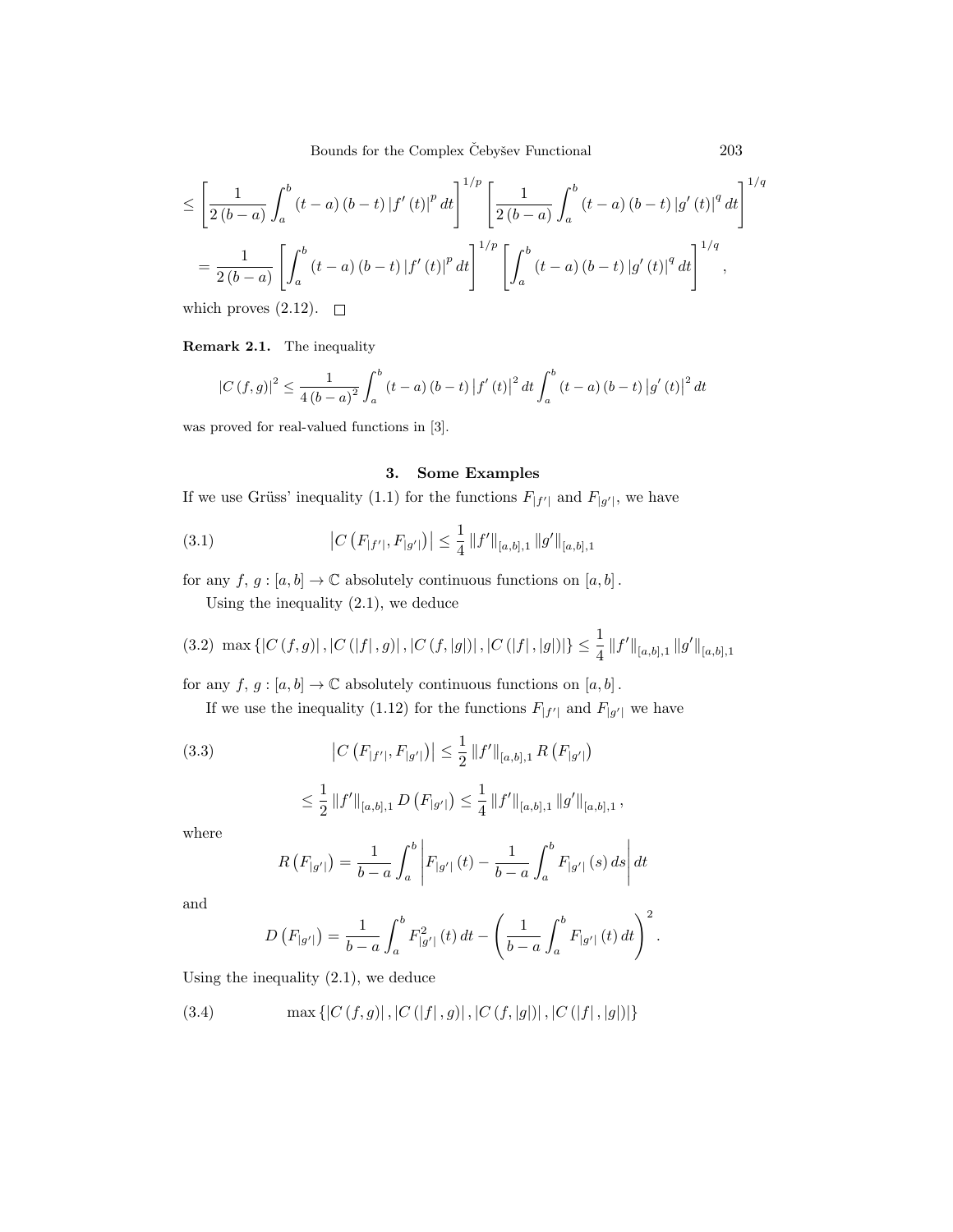$$
\leq \frac{1}{2} \left\|f'\right\|_{[a,b],1} R\left(F_{|g'}\right) \leq \frac{1}{2} \left\|f'\right\|_{[a,b],1} D\left(F_{|g'}\right) \leq \frac{1}{4} \left\|f'\right\|_{[a,b],1} \left\|g'\right\|_{[a,b],1},
$$

for any  $f, g : [a, b] \to \mathbb{C}$  absolutely continuous functions on  $[a, b]$ .

The inequality (3.4) is a refinement of (3.2).

In 1970, A. M. Ostrowski [17] proved amongst others the following result that is somehow a mixture of the Cebyšev and Grüss results

(3.5) 
$$
|C(f,g)| \leq \frac{1}{8} (b-a) (M-m) ||g'||_{\infty},
$$

provided f is Lebesgue integrable on [a, b] and satisfying (1.2) while  $g : [a, b] \to \mathbb{R}$ is absolutely continuous and  $g' \in L_{\infty}[a, b]$ . Here the constant  $\frac{1}{8}$  is also sharp.

In [9] we obtained the following refinement of (3.5).

**Theorem 3.1.** Let  $f : [a, b] \rightarrow \mathbb{R}$  be measurable and such that there exist the constants m,  $M \in \mathbb{R}$  with

(3.6) 
$$
-\infty < m \le f(x) \le M < \infty \text{ for a.e. } x \text{ on } [a, b].
$$

If  $g : [a, b] \to \mathbb{C}$  is absolutely continuous on  $[a, b]$  with  $g' \in L_{\infty}[a, b]$  then we have the inequality

$$
(3.7) \quad |C(f,g)| \le \frac{1}{2} \|g'\|_{\infty} \frac{\left(\frac{1}{b-a} \int_a^b f(x) \, dx - m\right) \left(M - \frac{1}{b-a} \int_a^b f(x) \, dx\right)}{M - m} (b - a)
$$

$$
\le \frac{1}{8} (b - a) (M - m) \|g'\|_{\infty}.
$$

The constants  $\frac{1}{2}$  and  $\frac{1}{8}$  are sharp in the above sense.

If we use the inequality (1.12) for the functions  $F_{|f'|}$  and  $F_{|g'|}$  we have (3.8)

$$
\begin{aligned} \left| C\left( F_{|f'|}, F_{|g'|} \right) \right| &\leq \frac{1}{2} \left\| g' \right\|_{\infty} \left( 1 - \frac{1}{(b-a) \left\| f' \right\|_{[a,b],1}} \int_a^b F_{|f'|} \left( x \right) dx \right) \int_a^b F_{|f'|} \left( x \right) dx \\ &\leq \frac{1}{8} \left( b-a \right) \left\| f' \right\|_{[a,b],1} \left\| g' \right\|_{\infty} \end{aligned}
$$

for any  $f, g : [a, b] \to \mathbb{C}$  absolutely continuous functions on  $[a, b]$  and  $g' \in L_{\infty}[a, b]$ . Using the inequality (2.1), we deduce

(3.9) 
$$
\max \{|C(f,g)|, |C(|f|,g)|, |C(f,|g|)|, |C(|f|,|g|)|\}
$$

$$
\leq \frac{1}{2} ||g'||_{\infty} \left(1 - \frac{1}{(b-a) ||f'||_{[a,b],1}} \int_{a}^{b} F_{|f'|}(x) dx\right) \int_{a}^{b} F_{|f'|}(x) dx
$$

$$
\leq \frac{1}{8} (b-a) ||f'||_{[a,b],1} ||g'||_{\infty},
$$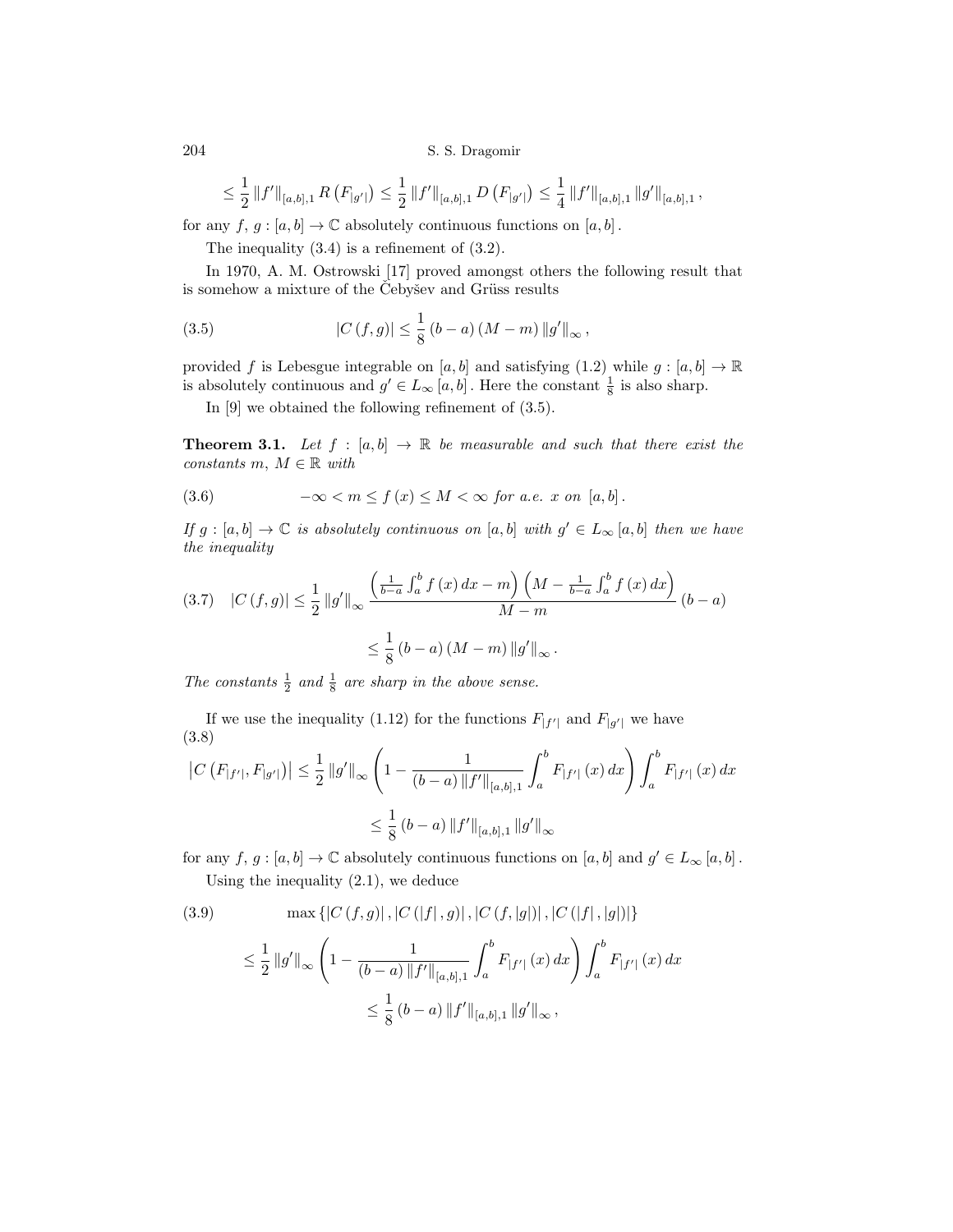for any  $f, g : [a, b] \to \mathbb{C}$  absolutely continuous functions on  $[a, b]$  and  $g' \in L_{\infty}[a, b]$ .

Now, we observe that for  $f = \ell$ , where  $\ell$  is the identity mapping of the interval  $[a, b]$ , namely  $\ell(t) = t, t \in [a, b]$ , we have

$$
R(\ell) = \frac{1}{b-a} \int_{a}^{b} \left| t - \frac{a+b}{2} \right| dt = \frac{1}{4} (b-a).
$$

Then we have by (1.18) that

(3.10) 
$$
|C(\ell, F_{|g'|})| \leq \frac{1}{8} (b-a) \|g'\|_{[a,b],1}.
$$

If  $f : [a, b] \to \mathbb{C}$  is Lipschitzian with the constant  $L > 0$  on  $[a, b]$  and  $g : [a, b] \to \mathbb{C}$ is absolutely continuous on  $[a, b]$ , then by  $(2.2)$  we have (3.11)

$$
\max \left\{ |C(f,g)|, |C(|f|,g)|, |C(f,|g|)|, |C(|f|,|g|)| \right\} \leq \frac{1}{8} (b-a) L ||g'||_{[a,b],1}.
$$

Assume that  $f, g : [a, b] \to \mathbb{C}$  are absolutely continuous on  $[a, b]$ . If  $p, q > 1$  with  $\frac{1}{p} + \frac{1}{q} = 1$  and  $f' \in L_p[a, b]$ ,  $g' \in L_q[a, b]$ , then by (3.5) we have

(3.12) 
$$
\left|C(\ell, F_{|f'|^p})\right| \leq \frac{1}{8} (b-a) \|f'\|_{[a,b],p}^p,
$$

and

(3.13) 
$$
\left|C\left(\ell, F_{|g'|^q}\right)\right| \leq \frac{1}{8} \left(b-a\right) \|g'\|_{[a,b],q}^q.
$$

By using (2.8) we then get

(3.14) 
$$
\max \{|C(f,g)|, |C(|f|,g)|, |C(f,|g|)|, |C(|f|,|g|)|\}
$$

$$
\leq \frac{1}{8} (b-a) ||f'||_{[a,b],p} ||g'||_{[a,b],q}
$$

provided  $f, g : [a, b] \to \mathbb{C}$  are absolutely continuous on  $[a, b]$ ,  $p, q > 1$  with  $\frac{1}{p} + \frac{1}{q} = 1$ and  $f' \in L_p[a, b]$ ,  $g' \in L_q[a, b]$ .

## 4. Applications for Trapezoid Inequality

Let  $h : [a, b] \to \mathbb{C}$  be an absolutely continuous function on  $[a, b]$ . Then we have the following well known trapezoid equality in terms of the first derivative

(4.1) 
$$
\frac{h(a) + h(b)}{2} - \frac{1}{b-a} \int_{a}^{b} h(t) dt = \frac{1}{b-a} \int_{a}^{b} \left( t - \frac{a+b}{2} \right) (h'(t) - \delta) dt
$$

for any  $\delta \in \mathbb{C}$ . This is obvious integrating by parts in the right hand side of the equality.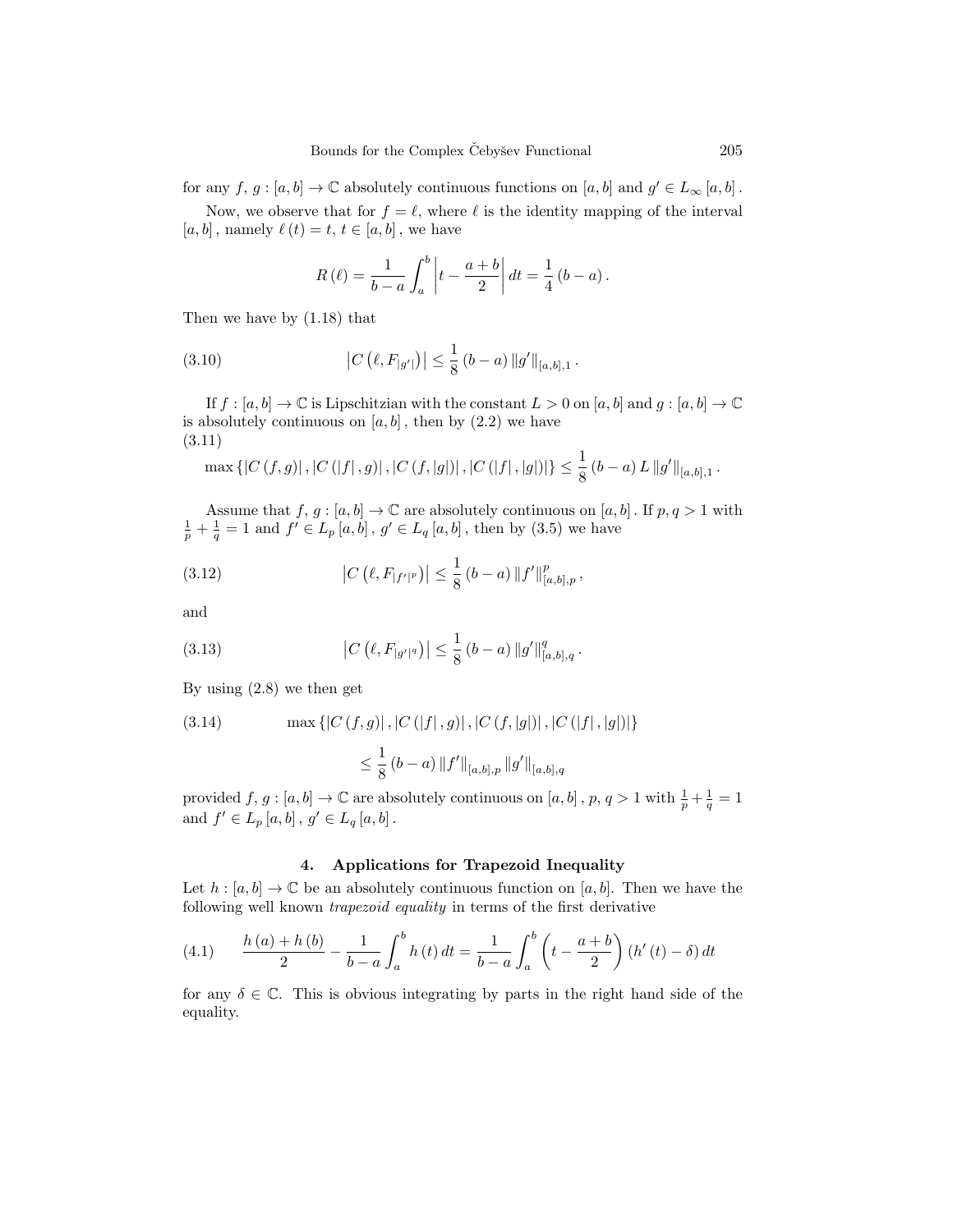Consider  $f = h'$  and  $g = \ell - \frac{a+b}{2}$ . Then

$$
F_{|f'|}(t) = \int_a^t |h''(s)| ds \text{ and } F_{|g'|}(t) = \int_a^t ds = t - a
$$

and if we use the inequality (3.4) we have (4.2)

$$
\frac{1}{b-a}\left|\int_a^b \left(t-\frac{a+b}{2}\right)h'(t) dt\right| \leq \frac{1}{2} ||h''||_{[a,b],1} R(\ell-a) = \frac{1}{8} (b-a) ||h''||_{[a,b],1}.
$$

Therefore, by (4.1) for  $\delta = 0$  we obtain the inequality

(4.3) 
$$
\left| \frac{h(a) + h(b)}{2} - \frac{1}{b-a} \int_a^b h(t) dt \right| \leq \frac{1}{8} (b-a) \|h''\|_{[a,b],1},
$$

provided  $h'$  is absolutely continuous on  $[a, b]$ .

If we use the inequality (3.9) for  $f = h'$  and  $g = \ell - \frac{a+b}{2}$  we get

(4.4) 
$$
\frac{1}{b-a}\left|\int_a^b \left(t-\frac{a+b}{2}\right)h'(t) dt\right|
$$

$$
\leq \frac{1}{2} \left( 1 - \frac{1}{(b-a) \, \|h''\|_{[a,b],1}} \int_a^b \left( \int_a^x |h''(s)| \, ds \right) dx \right)
$$

$$
\times \int_a^b \left( \int_a^x |h''(s)| \, ds \right) dx \leq \frac{1}{8} \left( b-a \right) \|h''\|_{[a,b],1}.
$$

By (4.1) for  $\delta = 0$  and (4.4) we obtain the inequality

(4.5)  
\n
$$
\left| \frac{h(a) + h(b)}{2} - \frac{1}{b-a} \int_{a}^{b} h(t) dt \right|
$$
\n
$$
\leq \frac{1}{2} \left( 1 - \frac{1}{(b-a) \|h''\|_{[a,b],1}} \int_{a}^{b} \left( \int_{a}^{x} |h''(s)| ds \right) dx \right)
$$
\n
$$
\times \int_{a}^{b} \left( \int_{a}^{x} |h''(s)| ds \right) dx \leq \frac{1}{8} (b-a) \|h''\|_{[a,b],1},
$$

which is an improvement of (4.3).

Using the inequality (3.4) for  $f = \ell - \frac{a+b}{2}$  and  $g = h'$  we get

(4.6) 
$$
\frac{1}{b-a}\left|\int_a^b \left(t-\frac{a+b}{2}\right)h'(t) dt\right|
$$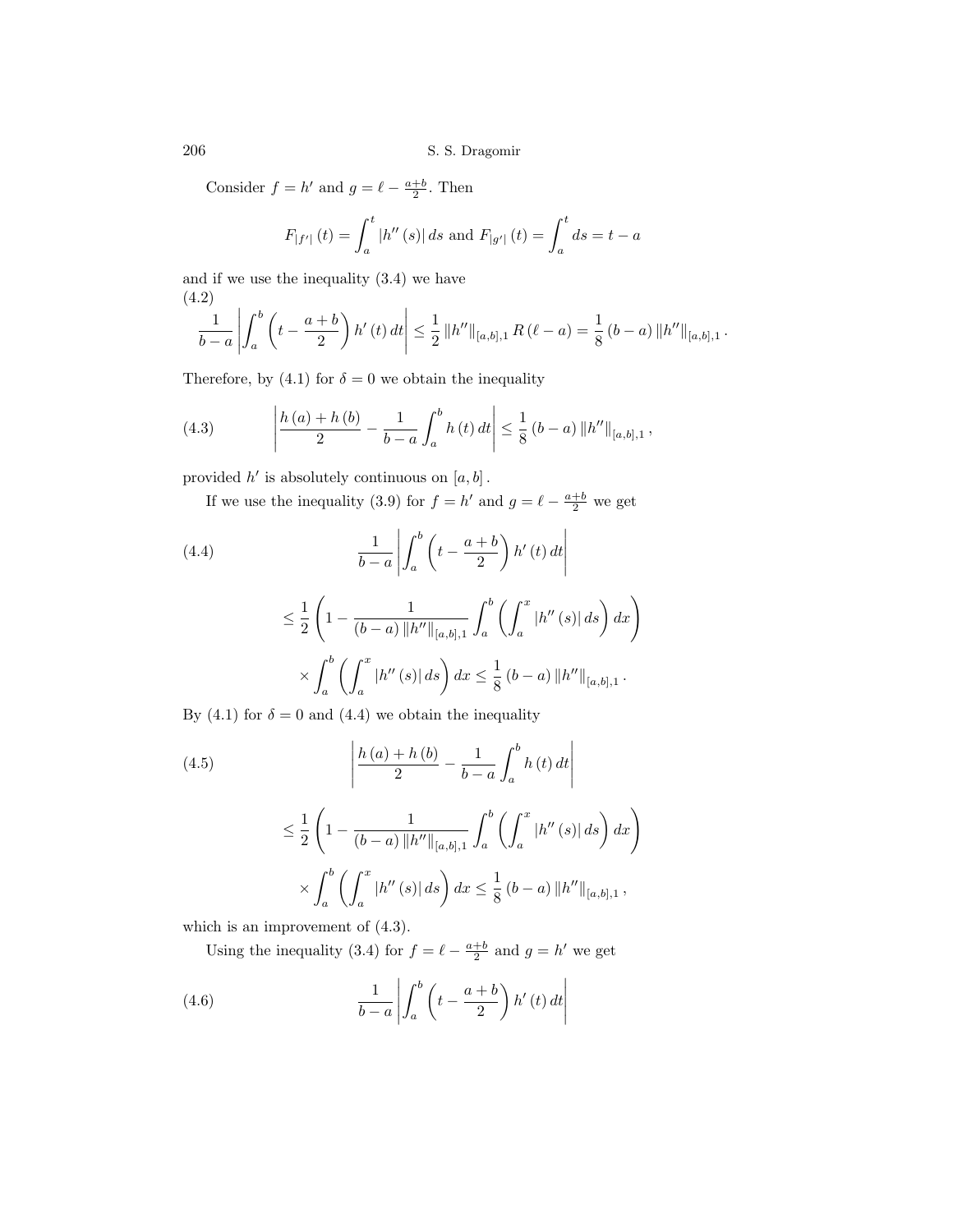Bounds for the Complex Čebyšev Functional  $207$ 

$$
\leq \frac{1}{2} \int_{a}^{b} \left| \int_{a}^{x} |h''(s)| ds - \frac{1}{b-a} \int_{a}^{b} \left( \int_{a}^{t} |h''(s)| ds \right) dt \right| dx,
$$

and by (4.1) for  $\delta = 0$  we get

(4.7) 
$$
\left| \frac{h(a) + h(b)}{2} - \frac{1}{b-a} \int_{a}^{b} h(t) dt \right|
$$

$$
\leq \frac{1}{2}\int_{a}^{b}\left|\int_{a}^{x}|h''(s)|ds-\frac{1}{b-a}\int_{a}^{b}\left(\int_{a}^{t}|h''(s)|ds\right)dt\right|dx,
$$

provided that  $h'$  is absolutely continuous on  $[a, b]$ .

Now, if we use the inequality (2.12) for  $f = h'$  and  $g = \ell - \frac{a+b}{2}$  we get

(4.8)  
\n
$$
\frac{1}{b-a} \left| \int_a^b \left( t - \frac{a+b}{2} \right) h'(t) dt \right|
$$
\n
$$
\leq \frac{1}{2(b-a)} \left[ \int_a^b (t-a) (b-t) |h''(t)|^p dt \right]^{1/p} \left[ \int_a^b (t-a) (b-t) dt \right]^{1/q}
$$
\n
$$
= \frac{1}{2 \cdot 6^{1/q}} (b-a)^{3/q-1} \left[ \int_a^b (t-a) (b-t) |h''(t)|^p dt \right]^{1/p},
$$

where  $p, q > 1$  and  $\frac{1}{p} + \frac{1}{q} = 1$ .

By (4.1) for  $\delta = 0$  we get

(4.9) 
$$
\frac{h(a) + h(b)}{2} - \frac{1}{b-a} \int_{a}^{b} h(t) dt
$$

$$
\leq \frac{1}{2 \cdot 6^{1/q}} \left( b - a \right)^{3/q-1} \left[ \int_a^b \left( t - a \right) \left( b - t \right) \left| h'' \left( t \right) \right|^p dt \right]^{1/p},
$$

provided  $h'' \in L_p[a, b]$ .

In particular, we have

(4.10)  

$$
\left| \frac{h(a) + h(b)}{2} - \frac{1}{b-a} \int_{a}^{b} h(t) dt \right|
$$

$$
\leq \frac{1}{2} \sqrt{\frac{b-a}{6}} \left[ \int_{a}^{b} (t-a) (b-t) |h''(t)|^{2} dt \right]^{1/2},
$$

provided  $h'' \in L_2[a, b]$ .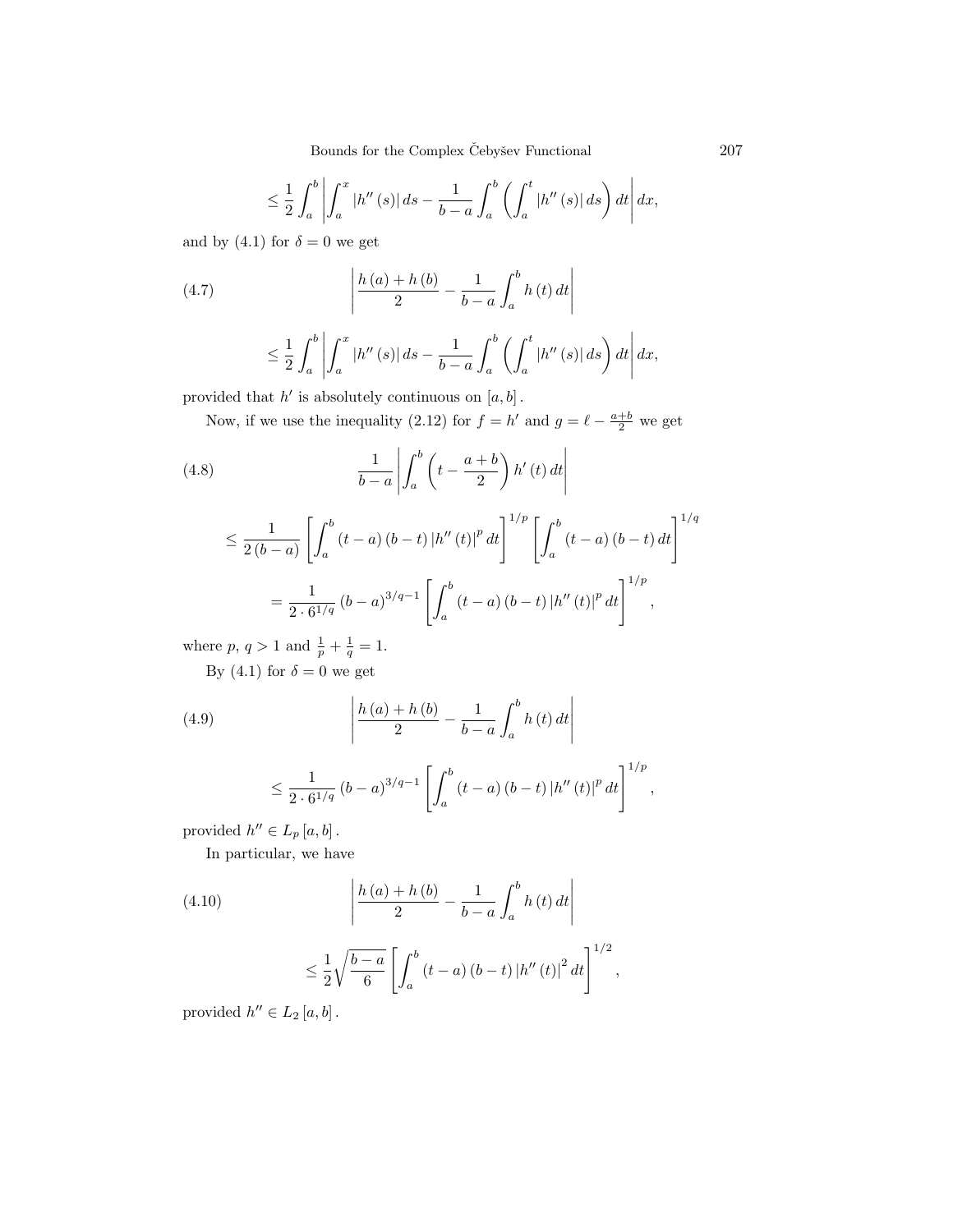The following identity of trapezoid type in terms of the second derivative is also well known:

(4.11) 
$$
\frac{h(a) + h(b)}{2} - \frac{1}{b-a} \int_a^b h(t) dt = \frac{1}{2(b-a)} \int_a^b (t-a) (b-t) h''(t) dt,
$$

provided the first derivative  $h'$  is absolutely continuous on  $[a, b]$ .

Consider  $f = h''$  and assume that, for some constants p, P we have  $p \leq h''(t) \leq$ *P* for a.e.  $t \in [a, b]$ . If  $g = \frac{1}{2} (\ell - a) (b - \ell)$ , then  $g' = \frac{a+b}{2} - \ell$ ,

$$
||g'||_{[a,b],\infty} = \frac{1}{2} (b - a) ,
$$

and by the inequality (3.7) we then have

$$
\left| \frac{1}{2(b-a)} \int_{a}^{b} (t-a) (b-t) h''(t) dt - \frac{1}{2(b-a)^{2}} \int_{a}^{b} (t-a) (b-t) dt \int_{a}^{b} h''(t) dt \right|
$$
  

$$
\leq \frac{1}{4} (b-a)^{2} \frac{\left(\frac{h'(b)-h'(a)}{b-a} - p\right) \left(P - \frac{h'(b)-h'(a)}{b-a}\right)}{P-p} \leq \frac{1}{16} (b-a)^{2} (P-p),
$$

which is equivalent to

$$
\left| \frac{h(a) + h(b)}{2} - \frac{1}{b - a} \int_{a}^{b} h(t) dt - \frac{1}{12} (b - a) [h'(b) - h'(a)] \right|
$$
  

$$
\leq \frac{1}{4} (b - a)^{2} \frac{\left( \frac{h'(b) - h'(a)}{b - a} - p \right) \left( P - \frac{h'(b) - h'(a)}{b - a} \right)}{P - p}
$$
  

$$
\leq \frac{1}{16} (b - a)^{2} (P - p).
$$

For  $g = \frac{1}{2} (\ell - a) (b - \ell)$  we have

$$
||g'||_{[a,b],q} = \left(\int_a^b \left| t - \frac{a+b}{2} \right|^q dt\right)^{1/q} = \frac{(b-a)^{1+1/q}}{2(q+1)^{1/q}}
$$

and by taking  $f = h''$  in (3.14) we get

(4.12) 
$$
\left| \frac{h(a) + h(b)}{2} - \frac{1}{b-a} \int_{a}^{b} h(t) dt - \frac{1}{12} (b-a) [h'(b) - h'(a)] \right|
$$

$$
\leq \frac{1}{16 (q+1)^{1/q}} (b-a)^{2+1/q} ||h'''||_{[a,b],p},
$$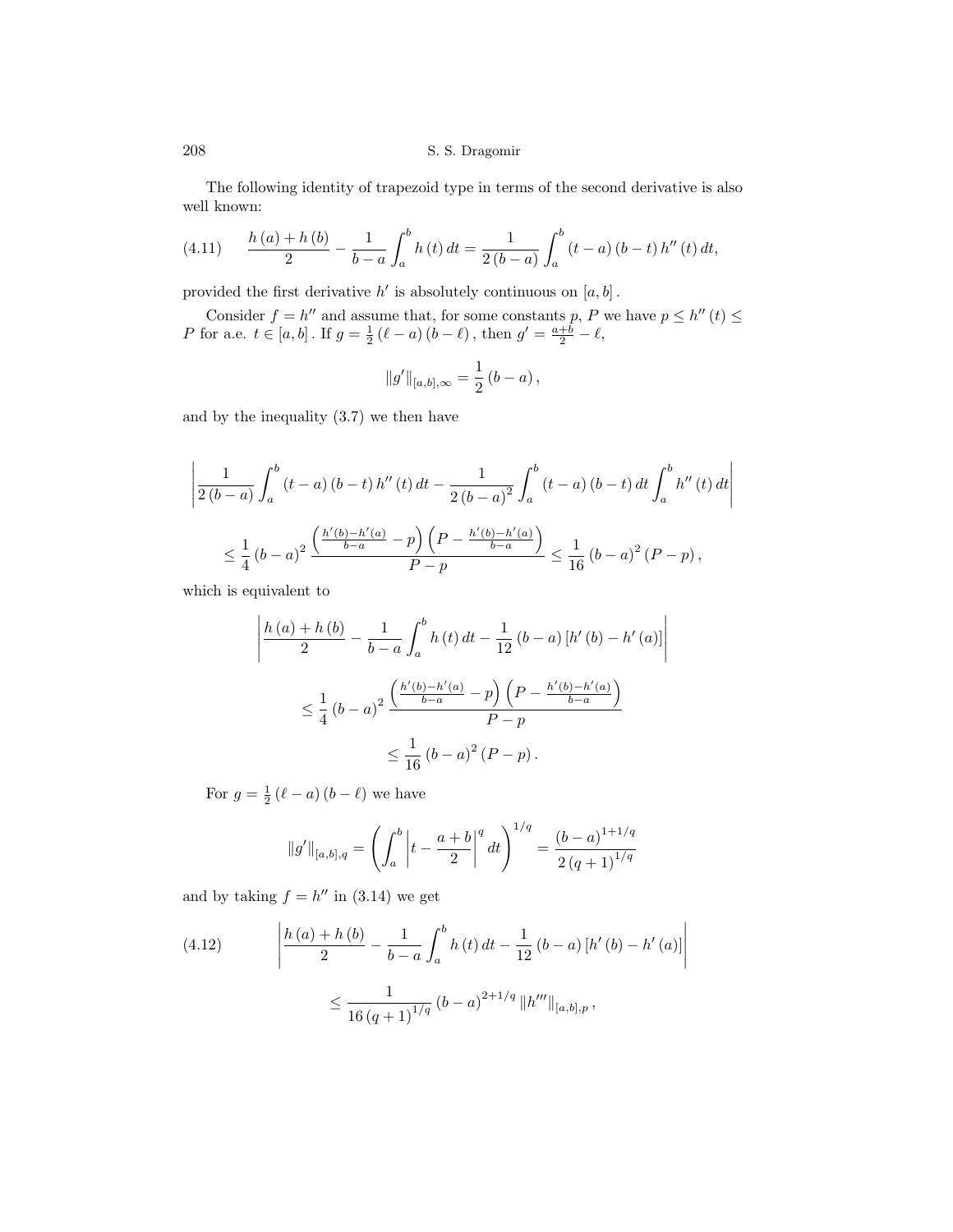where the second derivative  $h''$  is absolutely continuous on  $[a, b]$ .

Similar bounds may be obtained by utilising the inequality

(4.13) 
$$
|C(f,g)| \leq \frac{1}{2(b-a)} \left[ \int_a^b (t-a) (b-t) |f'(t)|^p dt \right]^{1/p}
$$

$$
\times \left[ \int_a^b (t-a) (b-t) |g'(t)|^q dt \right]^{1/q}
$$

for  $g = \frac{1}{2}(\ell - a)(b - \ell)$  and  $f = h''$  provided the second derivative  $h''$  is absolutely continuous on  $[a, b]$ . The details are omitted.

#### **REFERENCES**

- 1. P. CERONE and S. S. DRAGOMIR: New bounds for the Cebysev functional, Appl. Math. Lett., 18 (2005), 603-611.
- 2. P. CERONE and S. S. DRAGOMIR: A refinement of the Grüss inequality and applications, Tamkang J. Math. 38 (2007), No. 1, 37-49. Preprint RGMIA Res. Rep. Coll., 5 (2) (2002), Art. 14. [Online http://rgmia.org/papers/v5n2/RGIApp.pdf].
- 3. P. CERONE and S. S. DRAGOMIR: Some new Ostrowski-type bounds for the Čebyšev functional and applications. J. Math. Inequal. 8 (2014), no. 1, 159–170.
- 4. P. L. CHEBYSHEV: Sur les expressions approximatives des intègrals dèfinis par les outres prises entre les même limites, Proc. Math. Soc. Charkov,  $2(1882)$ , 93-98.
- 5. X.-L. Cheng and J. Sun: Note on the perturbed trapezoid inequality, J. Inequal. Pure Appl. Math., 3(2) (2002), Art. 29.
- 6. S. S. DRAGOMIR: A generalization of Grüss's inequality in inner product spaces and applications. J. Math. Anal. Appl. 237 (1999), no. 1, 74–82.
- 7. S. S. Dragomir: Some integral inequalities of Gruss type, Indian J. Pure. Appl. Math. 31 (2000), No. 4, 397-415.
- 8. S. S. DRAGOMIR: Some Grüss type inequalities in inner product spaces. J. Inequal. Pure Appl. Math. 4 (2003), no. 2, Article 42, 10 pp. [Online http://www.emis.de/journals/JIPAM/images/032\_03\_JIPAM/032\_03.pdf].
- 9. S. S. DRAGOMIR: A refinement of Ostrowski's inequality for the Cebusev functional and applications. Analysis (Munich)  $23$  (2003), no. 4, 287–297.
- 10. S. S. Dragomir: Bounding the Cebysev functional for functions of bounded variation and applications, RGMIA Res. Rep. Coll. 14 (2011), Art. 5, [Online http://rgmia.org/papers/v14/v14a5.pdf].
- 11. S. S. DRAGOMIR: New Grüss' type inequalities for functions of bounded variation and applications, Applied Mathematics Letters 25 (2012), 1475–1479.
- 12. S. S. DRAGOMIR: Integral Grüss' type inequalities for complexvalued functions, RGMIA Res. Rep. Coll. 20 (2017), Art. 13. [Online http://rgmia.org/papers/v20/v20a13.pdf].